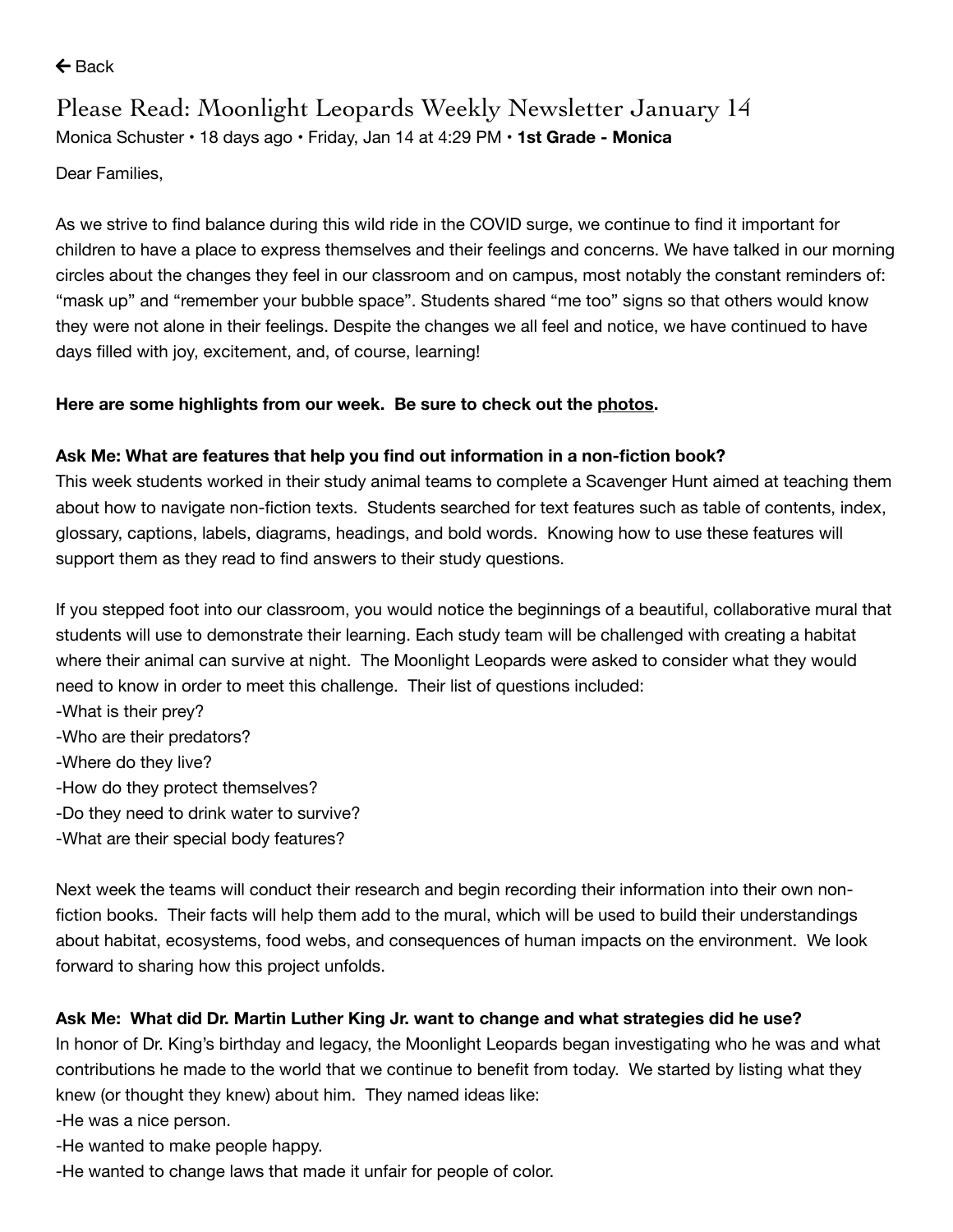We used many different picture books to start learning the story of Dr. King's life and how he made change. From these texts, the class understood that the biggest problem he wanted to solve was helping Black people have equal rights under the law. We talked about segregation, equality, rights, and forms of protest and the kiddos volunteered their own emotional responses, saying things like "we would miss out on all of our friendships and getting to know each other if these laws were still here." There were many hugs and 'I love you's' throughout the conversations.

We noticed patterns between Dr. King and Cesar Chavez and Dolores Huerta in their uses of people power, marches, and protest to make change. Hearing the helicopters overhead this week as Oakland Tech students walked out highlighted how powerful these strategies remain today. Check out the photo of our class poster to see all of the learning points shared by the students this week.

To launch us into the holiday weekend, the students created a list of Dr. King's values based on our readings which included: learning, God, teaching, kindness, helping, peace, and equality. We talked about how this holiday break is often used as a time to honor and reflect King's values by giving back to our communities through service projects. This weekend we encourage your family to participate in some **[activities](https://www.eventbrite.com/d/ca--oakland/martin-luther-king/)** happening in the bay! Please share any photos if you choose to participate. We would love to share them with the class when we return on Tuesday.

#### **Ask Me: What is the baseword for shells? And what are 2 sounds that the suffix -s makes?**

Our new concept in Fundations is creating plurals by adding the suffix -s to a baseword. For example, if they want to write the word 'pills' they are identifying the baseword 'pill' and then adding the suffix -s. We are also working on identifying when the suffix -s sounds like /s/ or /z/ or when a suffix is actually needed in a word. For example, we are analyzing words like 'fox' and noticing it is not plural so it does not need an -s. The students practice marking up these words daily to help cement these concepts. Ask them to show you how to write and mark up the word 'shells' to see these skills for yourselves!

#### **Ask Me: What books did you bring home from school?**

On Tuesday your 1st grader brought home their Tuesday Folder with 2 borrowed books from our classroom library. These are books they have read before and are at their just right reading levels. Please read and reread these books throughout the week. There are many benefits of re-reading books including increased fluency and comprehension skills, Encourage them to re-read so their voice sounds like their speaking voice. Ask them about the plots and characters. Get them to re-tell the stories to you with details pulled from the text. Push them to make predictions and ask what their thinking is.

Please treat these books gently, as you would public library books. You might designate a special book spot so you can keep track of them at home easily. Any damaged books will need to be replaced.

**Please return all borrowed books NEXT Wednesday** in the folder. Going forward, we will only release more books to each student if they return the ones they borrowed from the previous week with their protective folder.

For my visual learners, the schedule will look something like this:) :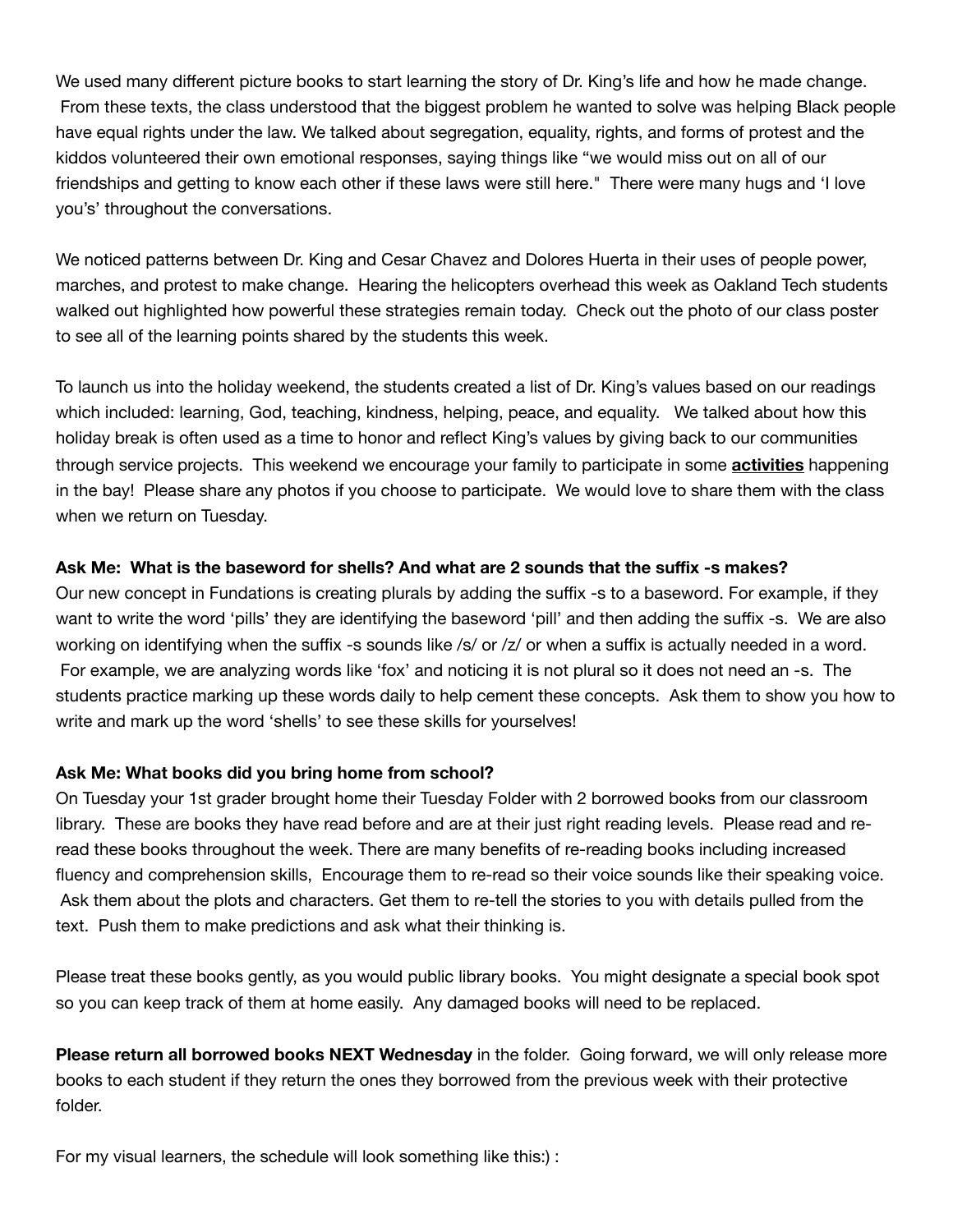Tuesday: new books sent home Wednesday: old books returned Tuesday: new books sent home Wednesday: old books returned

### **Ask Me: Tell me a math story that matches an equation like** ⃞**-7=4**

In Number Corner, first graders are practicing how to solve equations with missing numbers. They have been learning how to use number trees to help solve these unknowns, read equations and determine what real-life stories could match. For example, when students read  $\Box$ -2=3, they came up with sentences like: "There were some bats in a tree. If 2 bats flew away and there were only 3 left, then how many bats were in the tree to start with?" We encourage you to tell math stories at home to help them see how math plays out in their everyday lives.

In math workshop we played many games including '50 or Bust' to practice place value, automaticity with adding 10 and some more, skip counting by 10s, and writing equations vertically.

# **Important Updates and Reminders:**

**-We encourage you and your kiddos to participate in local volunteer [Opportunities](https://www.eventbrite.com/d/ca--oakland/martin-luther-king/) in honor of MLK Day of Service.**

**-No School Monday, Jan. 17th:** no school/no camp

**-Do you have 1-gallon plastic milk jugs to donate?** We are hoping to use them for projects related to our nocturnal animal study. We will need 15 for my class and another 15 for Sarah's. Please clean them and send them in if you have some to share!

**-Covid Safety Plan:** Park Day updated the **Park Day [School](http://email-link.parentsquare.com/ls/click?upn=HU5K2q0Fz5ADTGboxPzOzUx-2FoxqvD40X8ef2vsqiBoKdIuxVNS6l2wenLlcM2ToZax2EkdFaDs0h6uTLGamC3zysf0p5Vn2kf3G6h-2BCSc8W7e5LyoddYj2rh9aWyOvUhrM0R_r-2BtZGgcq2PsZ3BoB08JnsEye9Xw3bpCGf7xh3MqjBB36X8tt8WDJiOQvqnE9svoQtx8e1klVLi0hhHqmYWsHPqryPPj9oIvUn622lY7qlBG-2B4n5yKEI6C9PLYZa9ewLkg5hn7Q-2FfhQ2Y3DSUivx3m6lxN0xkZHDH1HvubRH5IbgC9VqRf6q42WblSlRPOnkdKHwK-2BOmSNBuf-2F09bVNeN8maqU48QMv6mL8dlwmwg7N5h1YKCq6WFjbdF4YhmHIbr9MjCX4Gm09PK2ir9yG8xVQO-2B6WPXt2om4t5IUFSozHM-3D) COVID Safety Plan** to reflect our current protocols and the newest guidance from the California Department of Public Health and Alameda County Public Health Department. Please refer to it with any questions about our protocols and what to do in the case of an exposure or a positive case. Note that in some cases our protocols are more strict than those recommended by the County. As we have shared before, please keep your student home if they have any symptoms of COVID, and please notify the office if your student tests positive for COVID.

**-Students and staff are required to wear disposable KN95s/N95 OR double masks.** Students may double mask with a surgical mask with a cloth mask on top. No fabric masks with filters of any kind are allowed at this time as we are not checking masks. In the morning, please make sure to tie the ear elastics so they properly fit your child's face, including the 2-3 extras that they have in their backpacks. Twisting them is not working across the board.

**-At-Home Learning:** If more than 15% of a class has COVID or has been exposed to COVID, we will begin temporary distance learning at home. With that, information about Zoom and SeeSaw is provided in our Resource Hub. Be on the lookout for an email from Park with more information about the school's plan for remote learning.